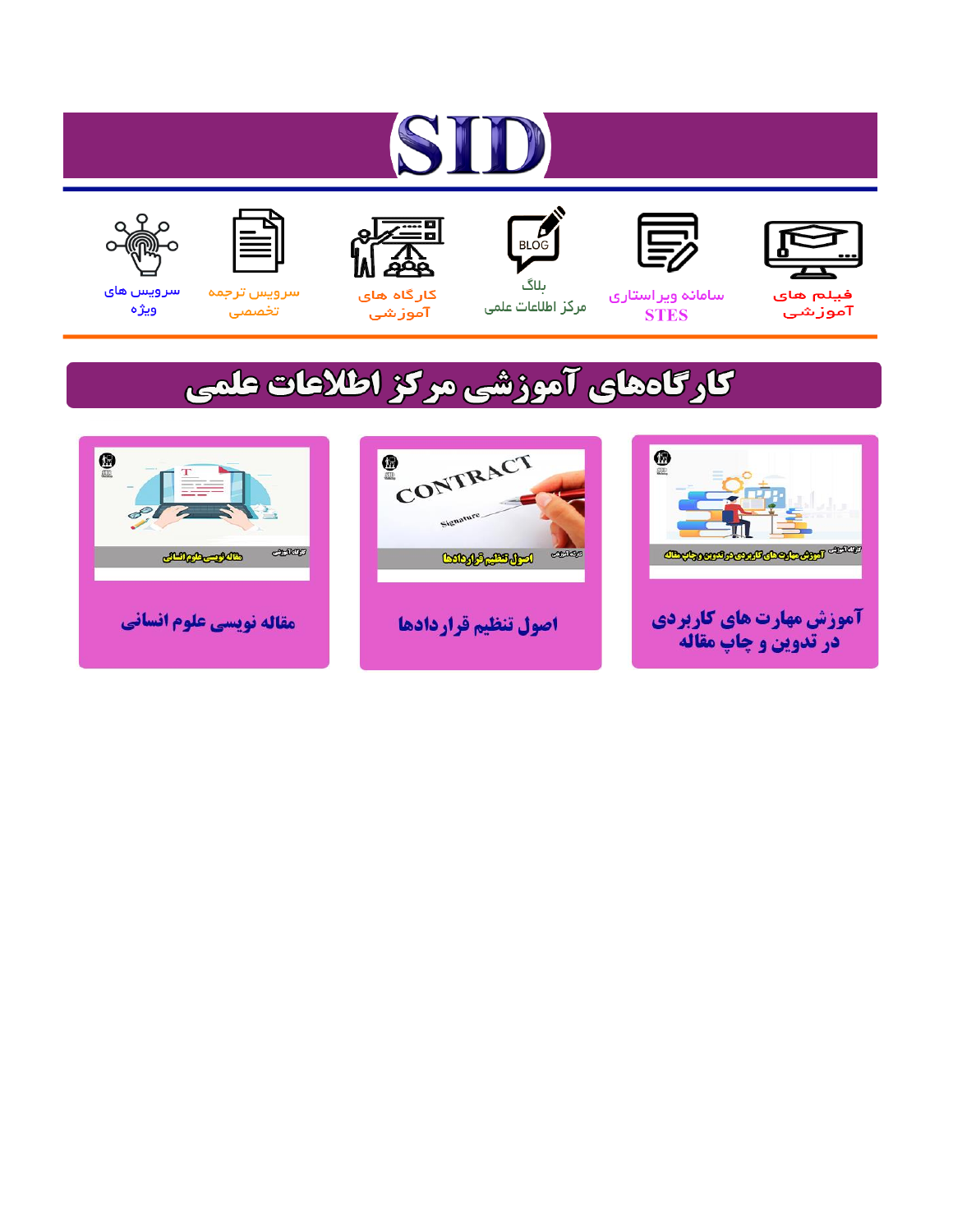HPA



**Commentary** 

### **Does the Accountable Care Act aim to promote quality, health, and control costs or has it missed the mark?**

**Comment on "Health system reform in the United States"**

#### **Carol Molinari\***

#### **Abstract**

McDonough's perspective on healthcare reform in the US provides a clear, coherent analysis of the mix of access and delivery reforms in the Affordable Care Act (ACA) aka Obamacare. As noted by McDonough, this major reform bill is designed to expand access for health coverage that includes both prevention and treatment benefits among uninsured Americans. Additionally, this legislation includes several financial strategies (e.g. incentives and penalties) to improve care coordination and quality in the hospital and outpatient settings while also reducing healthcare spending and costs. This commentary is intended to discuss this mix of access and delivery reform in terms of its potential to achieve the Triple Aim: population health, quality, and costs. Final remarks will include the role of the US federal government to reform the American private health industry together with that of an informed consumer. Archibre and access for health coverage that includes bustpered to expand and transmitted to the size of the size of the size of the size of the size of the size of the size of the size of the size of the size of the size

**Keywords:** US Healthcare Reform, Obamacare, Affordable Care Act (ACA), Healthcare Exchanges, Triple Aim

**Copyright:** © 2014 by Kerman University of Medical Sciences

**Citation:** Molinari C. Does the Accountable Care Act aim to promote quality, health, and control costs or has it missed the mark? Comment on "Health system reform in the United States". *Int J Health Policy Manag* 2014; 2: 97–99. doi: [10.15171/ijhpm.2014.23](http://dx.doi.org/10.15171/ijhpm.2014.23)

**P** resident Obama's commitment for health reform was primarily to expand access to the fifty (50) million uninsured by providing government financing to purchase private health insurance that includes coverage for primarily to expand access to the fifty (50) million uninsured by providing government financing to purchase private health insurance that includes coverage for prevention and treatment. Financing occurs in two ways (1):

- 1. Expansion of state Medicaid programs to 133% of Federal Poverty Level (FPL) and;
- 2. Subsidies for health insurance based on income level up to 400% of FPL.

The Affordable Care Act (ACA) also offers some financial incentives and penalties to re-engineer the organization and delivery of care. For example, incentives for providers to form Accountable Care Organizations (ACOs) and medical homes to provide an array of health services (primary and specialty) to effectively manage and coordinate care especially for those with chronic conditions. Another component of the ACA includes re-organizing care for Medicare beneficiaries in fee-for service plans by imposing penalties to hospitals for re-admissions and acquired infection rates among these Medicare patients. While these targeted mechanisms are limited and voluntary they do offer innovative strategies to help re-design the organization and payment for Medicare patients who are among the most costly to cover.

#### **Healthcare reform and the Triple Aim**

The Triple Aim of improving population health and the patient experience of care, while reducing per capita cost was introduced by the Institute of Healthcare Improvement (IHI) in 2008 as a rationale for creating and improving health delivery

**Article History:** Received: 1 February 2014 Accepted: 17 February 2014 ePublished: 19 February 2014

**Correspondence to**: Carol Molinari Email: cmolinari@ubalt.edu

systems. These provide some success criteria for access and delivery reforms in the ACA. Table 1 provides some examples:

- The design of basic health insurance offered through the ACA includes preventive services that are covered without any cost sharing to promote screening and early detection and thus promote population health. This feature has been extended for Medicare beneficiaries too. The structure of the basic health plan includes a comprehensive set of benefits. Cost sharing for premiums for eligible enrollees (who earn 100–400% of FPL) are based on a sliding scale to keep the premium affordable (1).
- Delivery changes like the ACOs and medical homes to improve the coordination and integration of healthcare strive to reduce duplication, waste, and ultimately lower costs while enhancing patient satisfaction with care.
- Lower hospital re-admissions and acquired infection rates for Medicare patients to reduce hospital costs and improve patients' experience with care.

#### **Delivery reform: case of Accountable Care Organizations**

ACOs are provider networks that are rewarded financially if they slow the increase in patients' healthcare spending while maintaining or improving the quality of care delivered (2,3). These partnerships among physicians and hospitals are considered a key delivery reform to transform the uncoordinated way both outpatient and inpatient care is provided to Medicare fee-for-service beneficiaries. The rationale to incentivize this change in the delivery of hospital care to Medicare patients is that ACOs allow Medicare beneficiaries freedom to choose providers and to reward those participating in ACOs for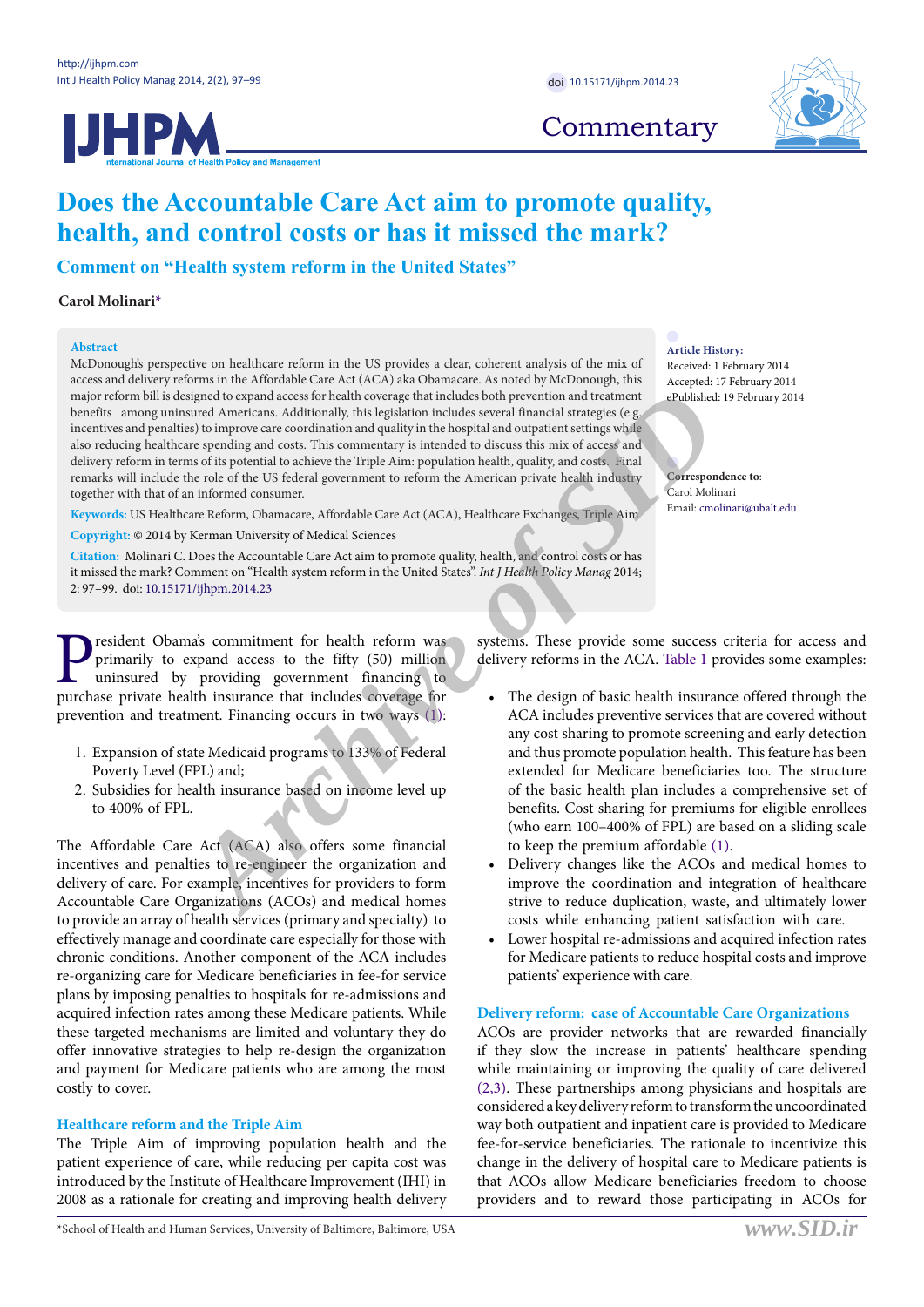**Table 1.** Selected access and delivery reforms and potential effects on the Triple Aim

| Reform                                                                      | <b>Population Health</b>             | Quality                                                                              | Costs                                                                                                                                                                           |
|-----------------------------------------------------------------------------|--------------------------------------|--------------------------------------------------------------------------------------|---------------------------------------------------------------------------------------------------------------------------------------------------------------------------------|
| Basic health coverage                                                       | Preventive care without cost sharing | Comprehensive benefits                                                               | Cost sharing based on income;<br>Provider risk payment<br>$\bullet$                                                                                                             |
| ACO <sub>s</sub> and medical homes                                          |                                      | Improve care coordination and;<br>Patient experience with care                       | Provider Risk payments;<br>$\bullet$<br>Reduce duplication and waste;<br>$\bullet$<br>Reduce use of inpatient<br>services by<br>$\bullet$<br>coordinating<br>outpatient<br>care |
| Inpatient care for<br>Medicare patients in fee-<br>for-service health plans |                                      | Improve inpatient<br>experience<br>$\bullet$<br>and;<br>Quality of care<br>$\bullet$ | Lower hospital re-admissions;<br>$\bullet$<br>Acquired hospital infection rates<br>$\bullet$                                                                                    |

delivering quality outcomes and lower costs. There has been considerable growth in the number of ACOs and number of Medicare beneficiaries affected since the passage of the legislation. Three hundred and sixty (360) ACOs have been established, serving over 5.3 million Americans with Medicare (2). A recent study suggests that ACOs are more likely to form in geographic markets with large hospital systems, large groups of primary care physicians, and hospitals that have experience with risk sharing (3). Thus, ACOs may be better suited to operate in markets with the infrastructure (physicians and hospitals) and experience to coordinate care.

The extent that any parts of the Obamacare can be deemed transformative will depend on whether and how each reform area meets the Triple Aim goals. A closer look at how the legislation intends to improve population health appears based on the provision of primary care for screening and early detection. No cost sharing for such preventive services is an example of the legislation's intent to increase access by removing financial barriers. However, the key determinants of population health extends beyond the delivery of medical care services given to include social, psychological and physical environments (4). Therefore, measures of health status and longevity are key metrics to include for evaluating whether healthcare reform is improving the health of Americans. Yet the Affordable Care Act focuses on access to preventive medical services that are far less likely than lifestyle, environment, and socioeconomics to improve the population health. These along with related quality of care and cost measures need to be part of a systematic evaluation of these policies. and providers. Nonetheets, the OS and providers. Nonetheets, the CS and in the section and providers. Nonetheets, the CS and in Archivations, and hospitals statement are experiment that reinary is with large hospitals sta

#### **Early findings**

The January 1, 2014 start for health coverage for new enrollees was delayed by a rocky sign up period that began October 1, 2013. Many individuals faced long waits and technical glitches that impeded their ability to enroll in a health plan. The Centers for Medicare and Medicaid reported that there was about 3 million people who enrolled during January 2014 (5). Data indicate that young adults 18–34 years comprise about a third of new enrollees. This enrollment among young adults is consistent with expectations that young healthy people are not likely to sign up first as compared to older adults with more age related health needs. However, these early counts are engendering lively discussions re: the value of the basic health insurance coverage in the ACA. Care and caution need to be exercised regarding making judgments based on very preliminary and short-term information (6).

#### **Role of the American government**

American health industry is an insurance based health delivery system that involves an extensive network of private insurers and providers. Nonetheless, the US government has actively supported the country's private healthcare industry as well as other major national industries (7). For example, the US government has reimbursed and paid for private providers and vendors for health services rendered to elderly and poor via Medicare and Medicaid; invested in the education and training of physicians; and development of infrastructure (buildings, equipment, therapeutics, and technology). Therefore, given the government's active role in the growth and development of the health industry, it is consistent for the government to be actively involved in its reform.

It is important to note that American healthcare reform occurs periodically with major reform like ACA occurring less often (8). A primary focus of the ACA is to increase access to health insurance among the uninsured and as such be more similar to other developed countries in terms of commitment to the sick and vulnerable (9). McDonough underscores the need for American reform by noting that less developed countries are more committed to the underserved than the wealthy US.

Understanding the role of the government in the national health system is an important contextual factor that will determine the generalizability of national reforms globally. The government's role in the US is primarily as payer not as owner or provider. The US government has been involved as a major payer since 1965: funding insurance to the elderly and poor.

As McDonough accurately cautions, Americans' interest in health policy has not extended outside its borders. However, many nations are tackling rising health costs due to demographics and delivery inefficiencies. China is a case in point. Its market based health system is similar to the US and its current reforms can provide some guidance for the US. China is a country whose health service delivery is based on a complex system of different health insurance programs. The economic development in China in 1970s led to a decline in governing funding for healthcare facilities and infrastructure. Since 2009, China's health industry has been reforming. The Chinese government has invested funds to provide public health insurance and modernize the delivery system. There has been insurance reforms that include coverage, infrastructure, and workforce (10). As data from its health reform emerge, it is likely that lessons learned may be generalized to both of these countries given the active role taken by both governments to reform the insurance foundation in their respective national healthcare delivery systems.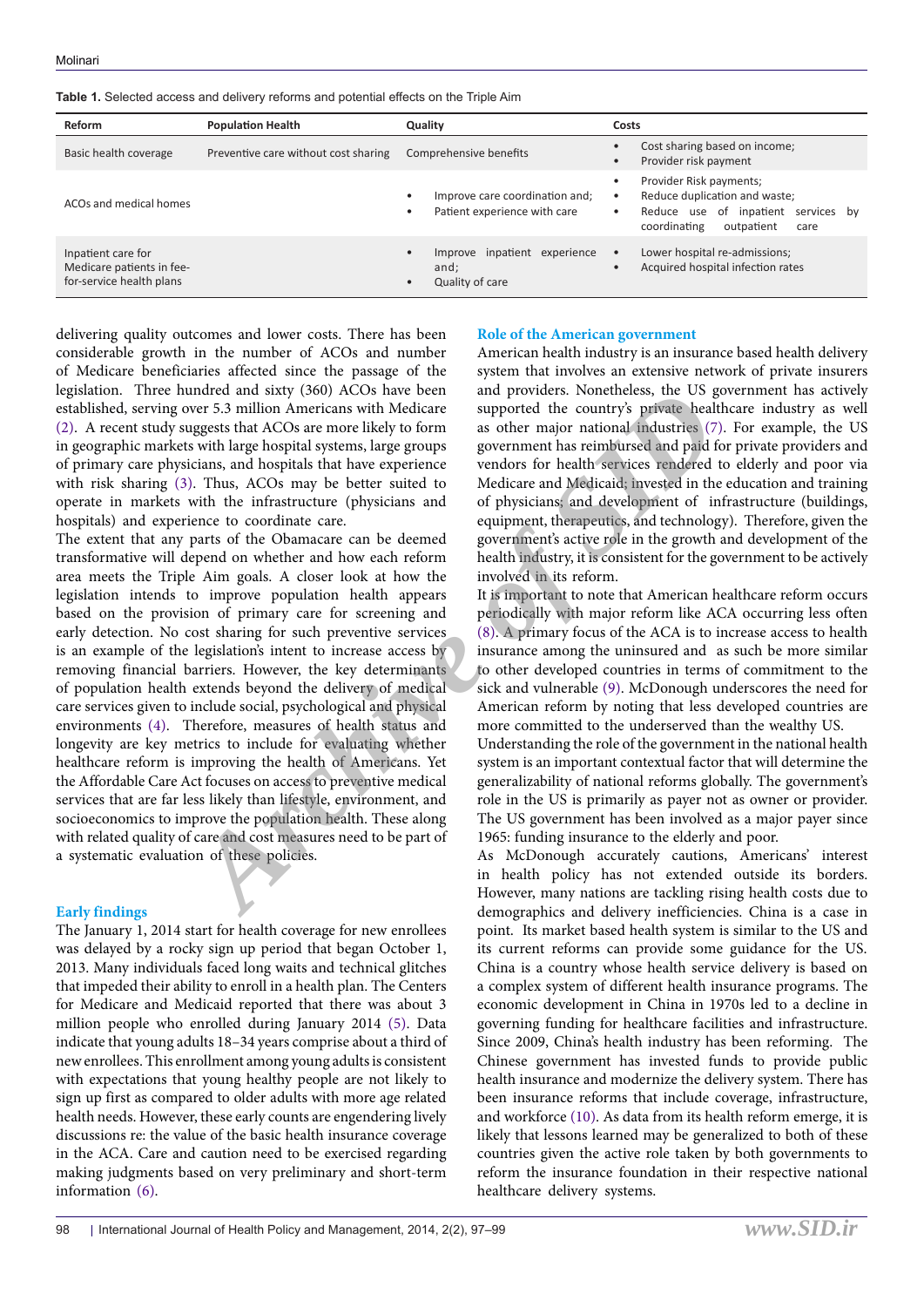#### **Conclusion**

To say American health reform is complicated is a gross understatement. As the implementation of health plans and exchanges offered in the ACA gets underway, early results are providing fodder for the campaigns for midyear 2014 Congressional elections. Both political parties are packaging early results to serve their own interests adding to the publics' confusion re: actual what the healthcare reform is doing. A recent article (11) reported a case of a young adult and his son living in state that chose not to expand its Medicaid program. This has been heralded by some as an example of the coverage gap created by the ACA rather than result of a state's refusal to expand its Medicaid program included in the ACA.

However, the vast amount of misinformation requires the citizenry stay informed with accurate data. Health policy centers like the Commonwealth Fund (12) and Kaiser Family Foundation (13) are tracking the rollout of the ACA and providing timely and evidence based analysis to help evaluate whether and how US health reform achieves the Triple Aim in comparison to accomplishments in other nations. At the least, the ACA is reinstating healthcare as a national priority worthy of attention and dialogue. Hopefully, American healthcare reform can motivate citizens to be well informed consumers of services willing to take action to promote individual and collective health. tracking the rollout of the ACR and <sup>5</sup> contained the ACR and <sup>5</sup> contained and evaluating financial insemitives in<br>
leadith-trom achieves the Triple Aim in Teology for performance in insemitive of *investigation Archive* 

**Ethical issues** Not applicable.

#### **Competing interests**

The author declares that she has no competing interests.

#### **Author's contribution**

CM is the single author of the manuscript.

#### **Refrences**

1. The Henry J. Kaiser Family Foundation [Internet]. Menlo Park (CA): The Henry J. Kaiser Family Foundation; c2013. Data note: Summary of the Affordable Care Act; 2013 April 23 [cited 2014 Feb 11]; [about 13 screens]. Available from: http://kff.org/health-reform/ fact-sheet/summary-of-new-health-reform-law/

- 2. Press release: More partnerships between doctors and hospitals strengthen coordinated care for Medicare beneficiaries (Centers for Medicare and Medicaid) [Internet]. 2013 Dec 23 [cited 2014 Feb 12]; Available from: http://www.cms.gov/Newsroom/ MediaReleaseDatabase/Press-Releases/2013-Press-Releases-Items/2013-12-23.html
- 3. Auerbach D, Liu H, Hussey P, Lau C, Mehrotra A. Accountable care organization formation is associated with integrated systems but not high medical spending. *Health Aff (Millwood)* 2013; 32: 1781–8.
- 4. Shi L, Singh D. *Delivering Health Care in the US*. 5th ed. Burlington, MA: Jones & Bartlett Learning; 2011.
- 5. Health insurance marketplace: February enrollment report For the period: October 1, 2013 – February 1, 2014 (Department of Health and Human Services Office of the Assistant Secretary for Planning and Evaluation) [Internet]. 2014 February 12 [cited 2014 Feb 13]; Available from: http://aspe.hhs.gov/health/reports/2014/ MarketPlaceEnrollment/Feb2014/ib\_2014feb\_enrollment.pdf
- 6. Mannion R. Take the money and run: the challenges of designing and evaluating financial incentives in healthcare; comment on "paying for performance in healthcare organisations". *Int J Health Policy Manag* 2014; 95–96.
- Field R. Mother of invention: how the government created free*market health care*. Oxford: Oxford University Press; 2014.
- 8. Lyles A. The importance of context to the generalizability of international research: the other health care reform. *Clin Therapeutics* 2010; 32: 2442–3.
- 9. Starr P. *Remedy and reaction: the peculiar American struggle over health care reform*. New Haven: Yale University Press; 2011.
- 10. Cheng TM. Early results of China's historic health reforms: the view from Minister Chen Zhu. *Health Aff (Millwood)* 2012; 31: 2536–44.
- 11. Weaver C. Millions trapped in health-law coverage gap; earning too little for health-law subsidies but ineligible for benefits under existing medicaid programs. The Wall Street Journal [serial on the internet]. 2014 Feb 10. Available from: http://online.wsj.com/news/ articles/SB10001424052702304851104579363621009670740
- 12. Collins SR, Rasmussen PW, Doty MM, Garber T, Blumenthal D. Americans' Experiences in the Health Insurance Marketplaces: results from the first three months. *Issue Brief (Commonw Fund)*  2014; 1: 1–26.
- 13. The Henry J. Kaiser Family Foundation [Internet]. Menlo Park (CA): Kaiser Family Foundation; c2014. Kaiser Health Tracking Poll: January 2014; 2014 Jan 30 [cited 2014 Feb 11]; [about 11 screens]. Available from: http://kff.org/health-reform/poll-finding/<br>kaiser-health-tracking-poll-january-2014